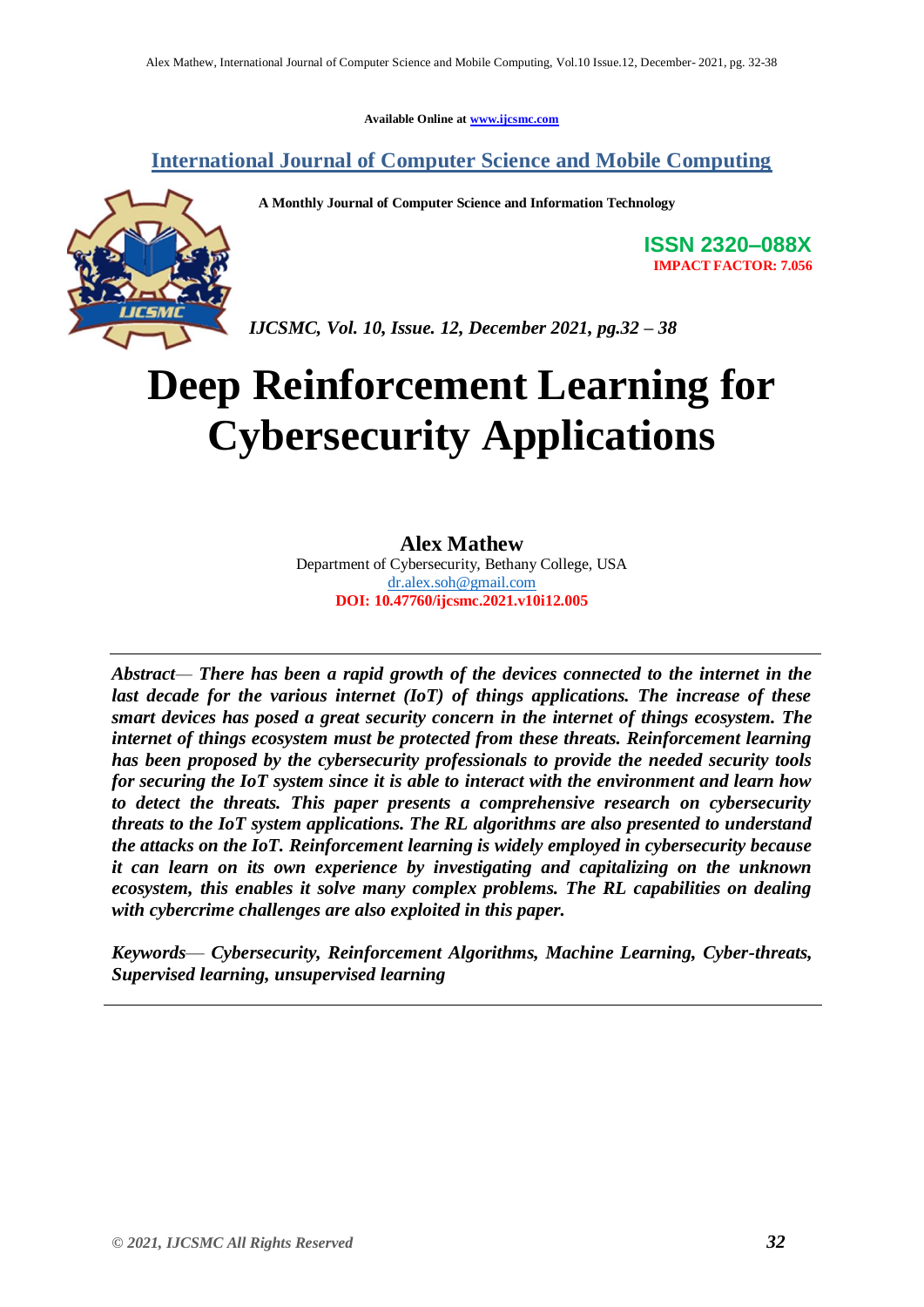#### **I. Introduction**

Technological and computer network advancement has led to exponential increase of smart devices connected to internet in the past decades. The interconnections between devices and other entities to the internet have led to emergence of the Internet of Things (IoT) ecosystem. The IoT systems are made up of the combination of both computer hardware and software to perform a specific task in IoT ecosystem (Kouicem et al., 2018). The connection of these devices to internet exposes them to different cyber security threats, which compromises the integrity and privacy of these devices.

#### **II. Cyberspace Threats**

According to Arulkumaran et al., (2017) the exponential growth of the IoT ecosystem has made the attacks more complex and hard to protect the devices because malware, malicious activities and other ransomware attacks have increased rapidly. Other security concerns include; denial of services (DoS), unauthorized access to personal or organization data, phishing and data and privacy violation. It also causes social disruption and breach of individual data as explained by Behzadan, V. (2021). Therefore, there is a need to develop cyber-security tools to eliminate and reduce the effects of cyberspace attacks. Cyber security is combination of all technological techniques created to safe guard the IoT devices such as computers software, networks programs and personal data from unauthorized access, malicious activities and attacks (Nguyen, T. T., & Reddi, V. J., 2020). Cybercrimes are very complex that the traditional known security tools such as encryption, antivirus, and other user authentication and firewall cannot protect these systems effectively. Therefore, there is a need for effective cybersecurity management tools and techniques to protect these IoT devices in cyberspace.

## **III. Reinforcement Algorithms and Applications.**

Supervised and unsupervised learning methods are some of the ML applications used to address the challenges of cybersecurity in the IoT ecosystem as explained by (Kouicem et al., 2018). Reinforcement Learning is widely used for security purposes because it can learn different environments by its own experience, to investigate data patterns in the system by use of reinforcement algorithms as explained below.

## *1) Multi-layer Perceptron (MLP) Algorithm*

MLP is one of the supervised learning algorithm network with a well-combined neural network. The input layer gets input information while the output layer determines the input signal. MLP also contains other layers in between the input and output layer, which are used for computational purposes in the network. All the nodes in a given layer are fully linked to the other nodes in the next layer. The output of the network is determined by the activation function elements such as ReLU. MLP applies a Backpropagation method to train its network. The backpropagation technique is used for network weights optimization and maps all the inputs to respective target output. MLP is used in cyber security to analyze security attacks and detect malicious botnet traffics. It can be used to learn non-linear models even in absolute time. MLP is shown in the MLP fig.1. below.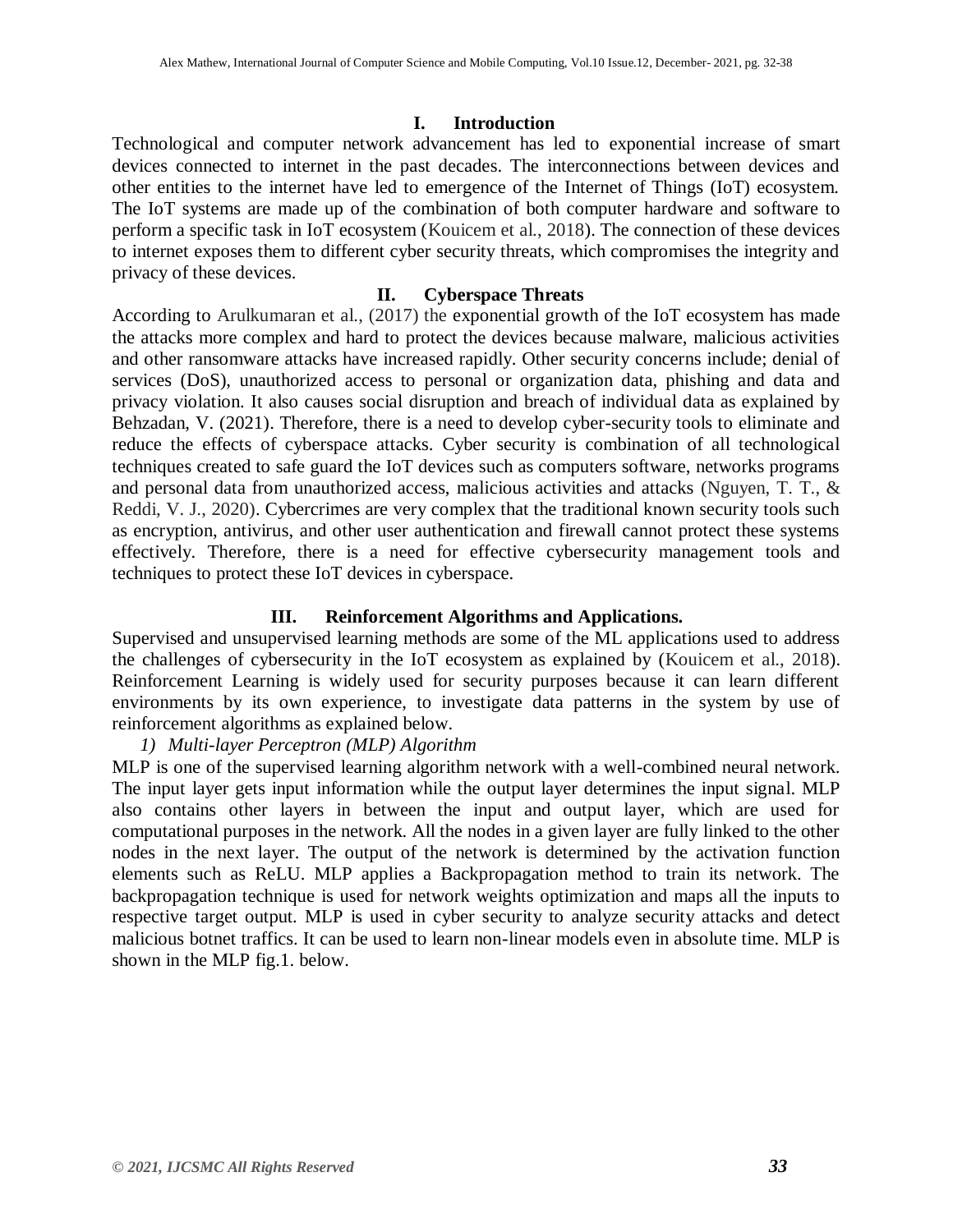

*Fig.1.Above Shows an example of a Multi-Layer Perceptron (MLP) Algorithm.*

#### *2) Convolutional Neural Network (CNN) Algorithm*

(CNN) is deep learning network design, which does not require extraction manual, learn the data structure, because it learns it directly. The CNN is made up of the following layer elements; input layer, fully connected layer, pooling, convolutional and output layers. This CNN helps in improving the ANN, which is also a multi-layer perceptron. CNN layers are optimized to provide a significant outcome. The optimization helps in reducing the complexity and it capitalizes on 'dropout' to deal with issue of over fitting, thus prevent a typical network.

The CNN fig.2. below shows CNN network.



*Fig.2.Above Shows an example of Convolution Neural Network(CNN) Algorithm*

CNN are designed to deal with any 2D images. Therefore, it is applied in visual images and medical image analysis it is also used in financial time series. For the cyber security, CNN assists in intrusion detection such as denial of service threats in IoT ecosystem. CNN helps in detecting malware. CNN is more powerful than ANN is since it detects crucial features without supervision Sarker, I. H. (2021).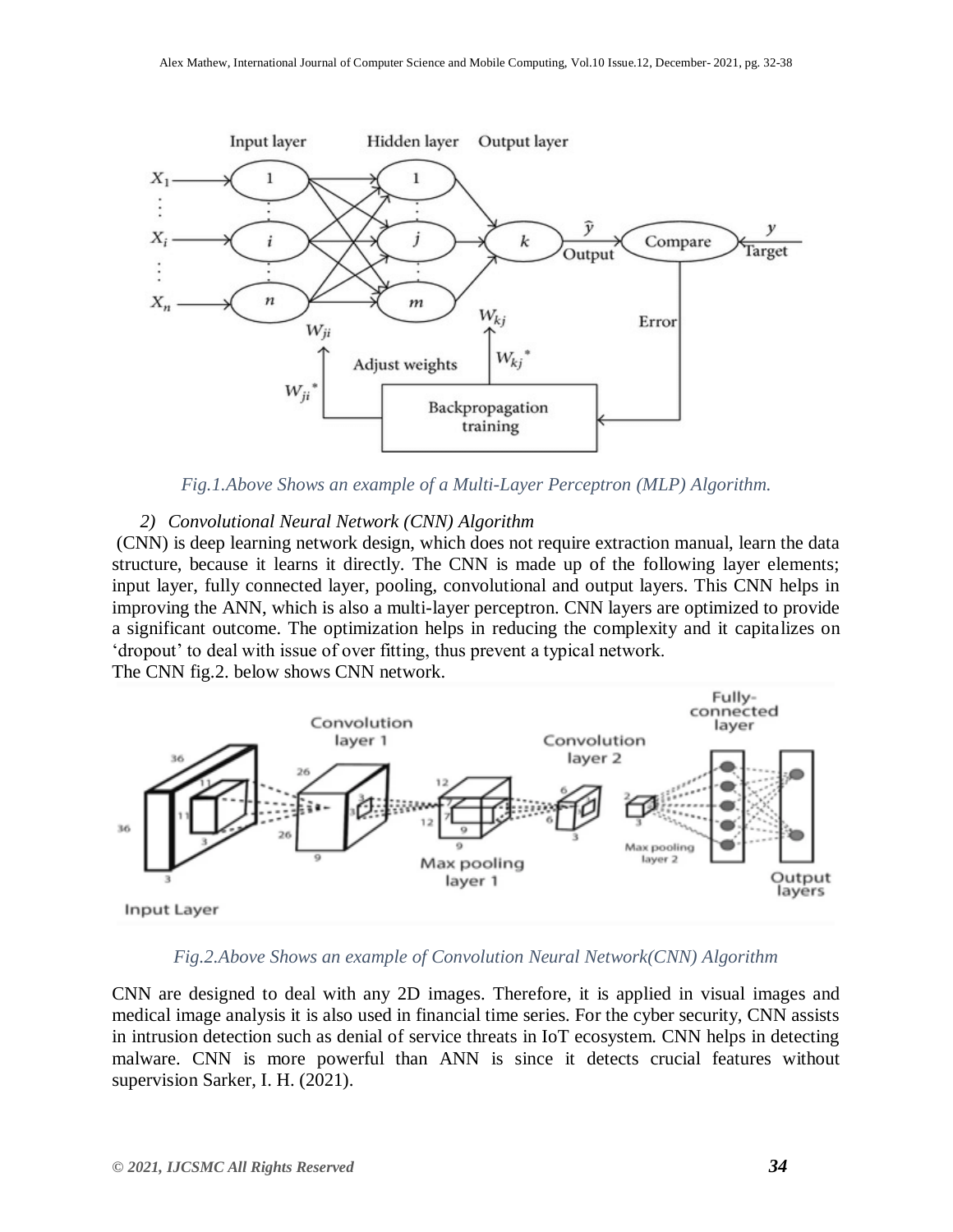#### *3) Recurrent Neural Network (RNN) Algorithm*

Recurrent neural network (RNN) is an artificial neural network that is able to generate a series of inputs and keep its state as it processes the subsequent series of inputs. The RNN contains a loop in its recurrent layer that enables it to retain information over period. For instance, Long Short term memory (LSTM) networks have special unit, which enables them to store information for long time.

The LSTM units help in dealing with the vanishing gradient challenges neural networks. The LSTM gates works collectively to regulate the flow of information in the LSTM unit Shersinsky, A. (2020). The forget gate determines the kind of information to be retained from the previous state cell, it also removes the data that is not required. The input gate determines the information to get into the cell state. The output gate determines and regulates the outputs in the unit cell. LSTM networks are applied in time series predictions, anomaly detection, voice recognition etc. LSTM is used in cyber security to detect security attacks such intrusion. It can also detect and analyze malicious applications. The Fig.3.below shows the LSTM unit



*Fig.3. Above Shows an example of Recurrent Neural Network (RNN) Algorithm.*

## *4) Self-Organizing Map (SOM) Algorithm*

Self-organizing map (SOM) is a machine learning algorithm that follows an unsupervised learning model to train its network where the data sets are identified as they compete for representation. To start SOM mapping, a weight vector is loaded in the system. A sample vector is then selected and weight vectors map is searched to find the one that represents the sample. The weight is then selected from the neighboring weight vectors and then rewarded, as it is similar to random sample vector. The neighbors close to the weight are also rewarded for being resembling the selected sample vector; this reduces the number of neighbors vectors (Nilashi et al., 2020). Fig. 4. Below shows SOM Algorithm.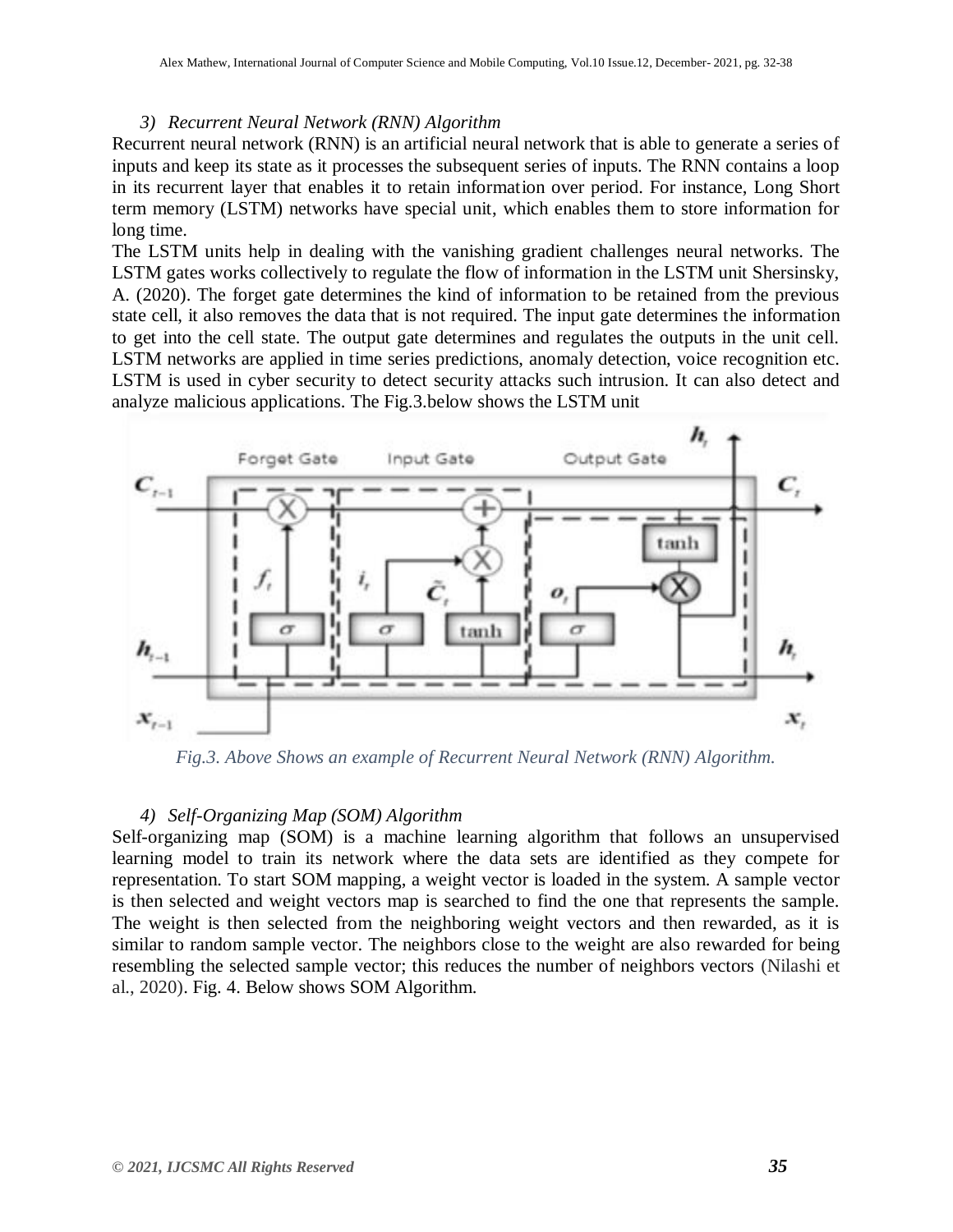

*Fig.4. Above Shows an example of Self-Organizing Map (SOM) Algorithm.*

SOM is used in medical diagnosis, pattern recognition. It is also used to detect virus attack. MOS has been used in cybersecurity to detect deadly network traffics and data analyses tool and visual mining and analyses the habits of the computer users such as security and fraud incidents. MOS makes it easy for data interpretation and understanding according to Nilashi et al., (2020). Thus, MOS can be used to create a data driven security algorithms, which largely relays on the data's characteristics.

#### *5) Deep Transfer Learning (DTL) Algorithm*

Deep transfer learning (DTL) is used in deep learning to address the challenges of insufficient data training. This enables the network in eliminating AI model training since it is able to train small amount of data. DTL is categorized into inductive transfer learning where the target changes from the source task. It applies instance, parameter, relational knowledge and features transfers. The other category is Transductive Transfer Learning where the target tasks and the source are equal, but the target domain and the source are not the same. Instance and feature transfers are applicable. Unsupervised transfer learning is the third category, and it is the same as inductive transfer (Long et al. 2017). DTL is applied in computer vision medical imaging sentiment categorization and voice identification. DTL is applied to solve cyber security problems because it is able to identify and classify malicious software in the network. It has classifier accuracy of 94.72% to 96.90% thus; security experts use it to train models for security purposes.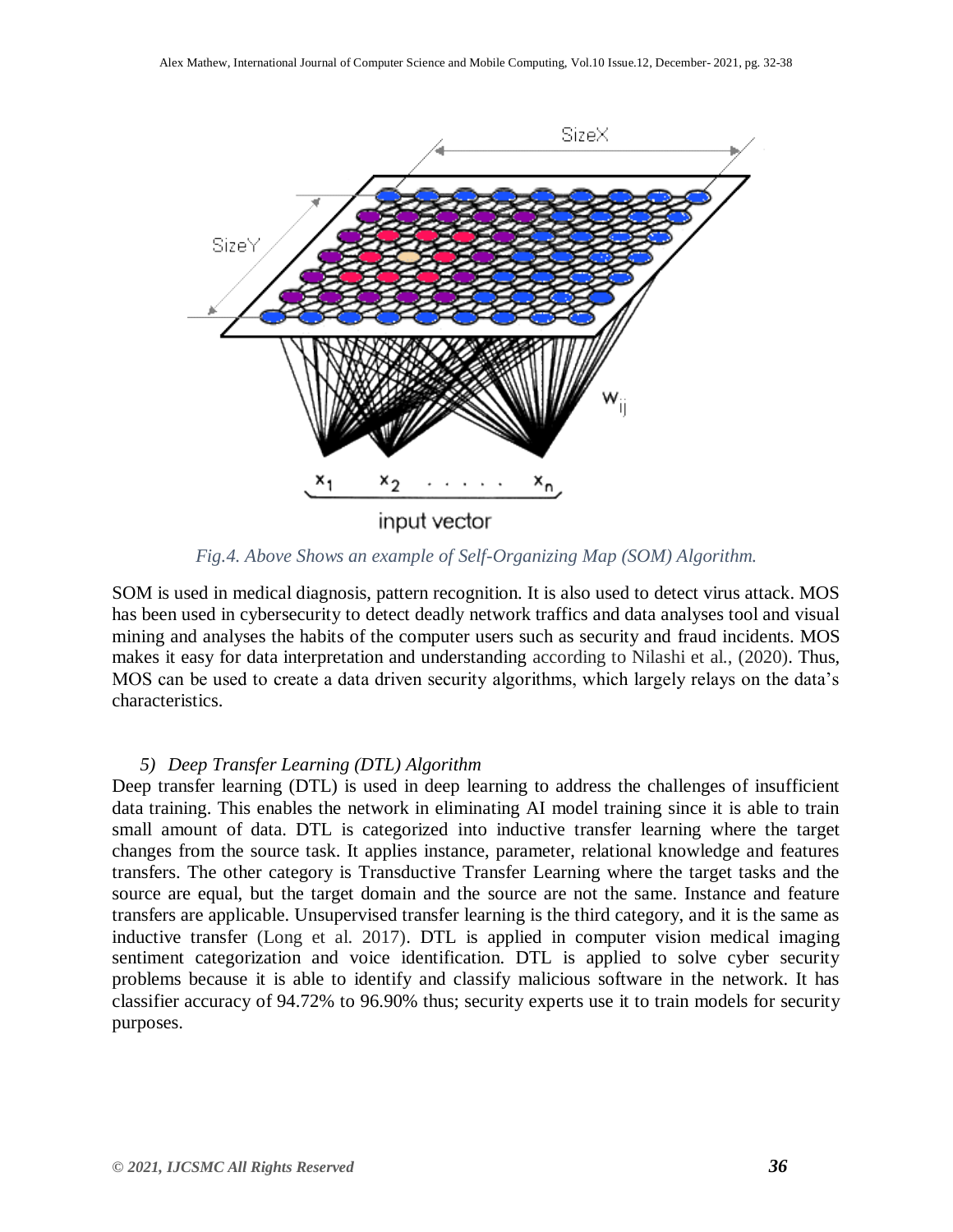#### The fig.5. below shows the DTL Algorithm.



Learning process of transfer learning *Fig.5. Above Shows an example of deep Transfer Learning(DTL) Algorithm.*

#### **IV. Results and Analysis**

Reinforcement learning employs different algorithms for security procedures. These algorithms have different capabilities to execute their tasks. For instance, the MLP algorithm is supervised learning model, which applies a back propagation procedure to train its network. The backpropagation is used for weight optimization to map all the inputs to a given target. MLP is used to learn non-linear models in real time. The other RL algorithm is CNN, which learns the data directly, thus the extraction manual is not required. CNN layers are optimized to reduce complexity and relays on 'dropout' to prevent typical network due to over fitting effect. CNN is used to detect malware without supervision Sarker, I. H. (2021). The third RL algorithm is the Recurrent Neural Network (RNN), this one is able to generate a series of inputs while keeping its state as it processes the next series of input. RNN contains a loop in recurrent layer that helps it to store information for period. The LSTM gate controls the flow of information in LSTM unit; LSTM is used to detect intrusion and malicious apps Shersinsky, A. (2020). Self-organizing map (SOM) is RL algorithm that works on unsupervised learning model to train its network. Data sets in SOM are identified as the compete for representation. SOM is used to detect deadly network traffics and analysis the habits of computer user and fraud activities. It is used for data interpretations thus applied in data driven security algorithms. Deep Transfer Learning (DTL) is an algorithm used to tackle the challenges of insufficient data training. It trains small data and it is applied in cyber-security to identify and classify malicious software in the network. It has a classifier accuracy of 94.72% to 96.90% thus; it is used train models for security purposes.

#### **V. Conclusion**

Finally, security of all the devices connected to the internet is exposed to cybercrime threats, which can damage the system and compromise the data stored in the devices. It can also Cybercrime can cause social interruption because it can infer with the world's security. These attacks can also lead to breach of individual data. Therefore, cybersecurity experts must develop security technological tools to protect and reduce the damages and effects of cyberspace attacks. Reinforcement learning (RL) is one of the effective technological tools adopted by cybersecurity professionals to address these security challenges.